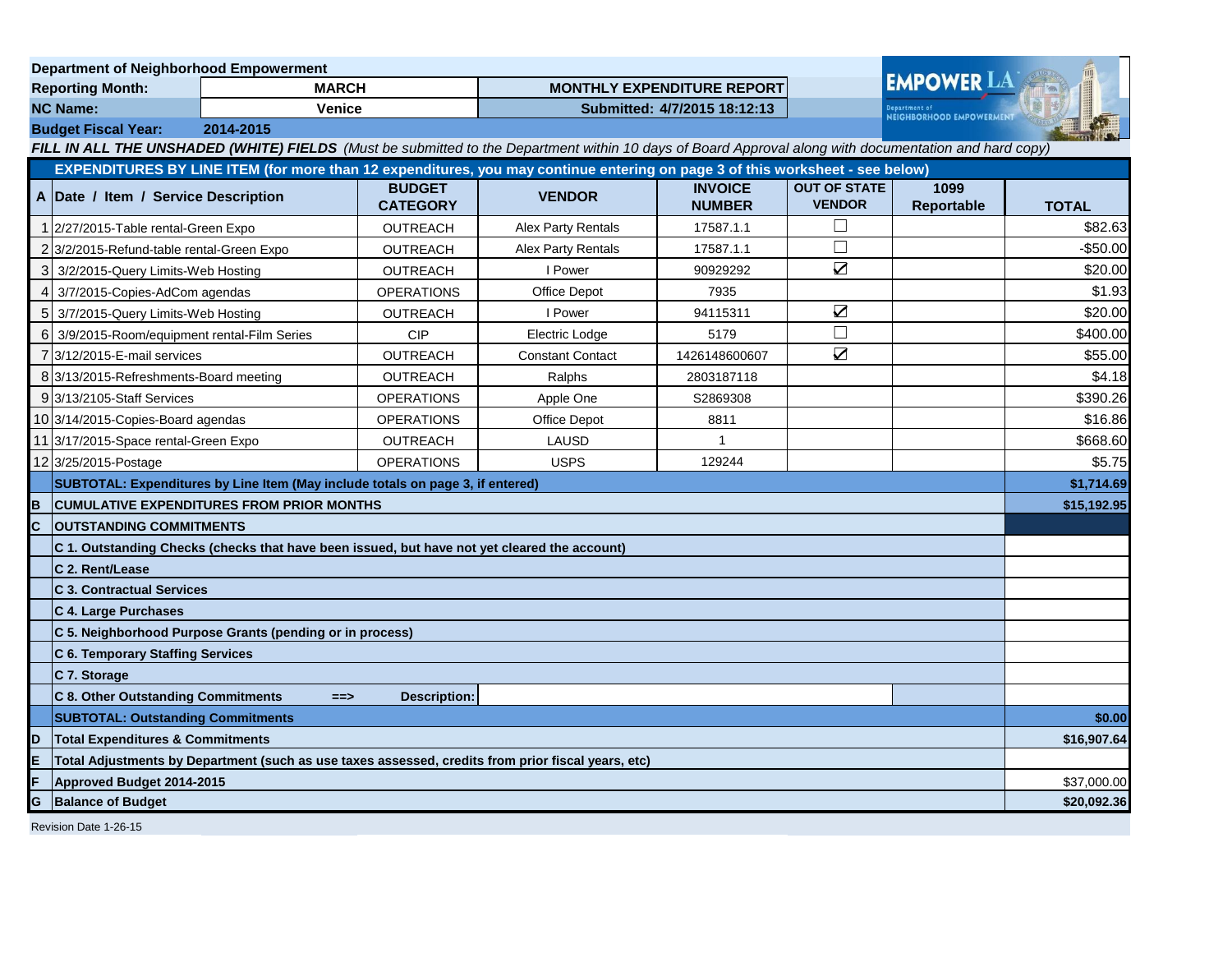| <b>Reporting Month:</b> | <b>MARCH</b>  |
|-------------------------|---------------|
| <b>NC Name:</b>         | <b>Venice</b> |

| <b>MONTHLY CASH RECONCILIATION</b> |                               |                                         |                                     |                                              |  |  |  |
|------------------------------------|-------------------------------|-----------------------------------------|-------------------------------------|----------------------------------------------|--|--|--|
| <b>Beginning Balance</b><br>(A)    | <b>Funds Deposited</b><br>(B) | <b>Total Available</b><br>$(C) = (A+B)$ | <b>Cash Spent this Month</b><br>(D) | Remaining<br><b>Balance</b><br>$(E) = C - D$ |  |  |  |
| \$4,076.95                         | \$620.00                      | \$4,696.95                              | \$1,714.69                          | \$2,982.26                                   |  |  |  |

| <b>MONTHLY BUDGETARY ANALYSIS</b> |                                        |                              |                                      |                                                  |                                                                        |  |  |
|-----------------------------------|----------------------------------------|------------------------------|--------------------------------------|--------------------------------------------------|------------------------------------------------------------------------|--|--|
| <b>Category Identifier</b>        | <b>Budget Category</b>                 | <b>Adopted Budget</b><br>(A) | <b>Total Spent this Month</b><br>(B) | <b>Total Spent in</b><br><b>Prior Months (C)</b> | <b>Unspent</b><br><b>Budget</b><br><b>Balance</b><br>$(D) = A - B - C$ |  |  |
| 100                               | <b>Operations</b>                      | \$7,450.00                   | \$414.80                             | \$2,228.96                                       | \$4,806.24                                                             |  |  |
| <b>200</b>                        | <b>Outreach</b>                        | \$10,550.00                  | \$899.89                             | \$3,932.03                                       | \$5,718.08                                                             |  |  |
| 300                               | <b>Community</b><br><b>Improvement</b> | \$19,000.00                  | \$400.00                             | \$9,031.96                                       | \$9,568.04                                                             |  |  |
| 400                               | <b>NPG</b>                             |                              | \$0.00                               |                                                  | \$0.00                                                                 |  |  |
| 500                               | <b>Elections</b>                       |                              | \$0.00                               |                                                  | \$0.00                                                                 |  |  |
| 900                               | <b>Unallocated</b>                     |                              | \$0.00                               |                                                  | \$0.00                                                                 |  |  |
|                                   | <b>TOTAL</b>                           | \$37,000.00                  | \$1,714.69                           | \$15,192.95                                      | \$20,092.36                                                            |  |  |

## **NEIGHBORHOOD COUNCIL DECLARATION**

**We, the Treasurer and Signer of the above indicated Council, declare that the information presented on this form is accurate and complete, and will furnish additional documentation to the Department of Neighborhood Empowerment upon request.**

| <b>Treasurer Signature</b>    |                      | <b>Signer's Signature</b> |                     |  |  |  |
|-------------------------------|----------------------|---------------------------|---------------------|--|--|--|
| <b>Print Name</b>             | <b>HUGH HARRISON</b> | <b>Print Name</b>         | <b>SYLVIA AROTH</b> |  |  |  |
| <b>Date</b>                   |                      | <b>Date</b>               |                     |  |  |  |
| <b>NC Additional Comments</b> |                      |                           |                     |  |  |  |
| Revision Date 1-26-15         |                      |                           |                     |  |  |  |